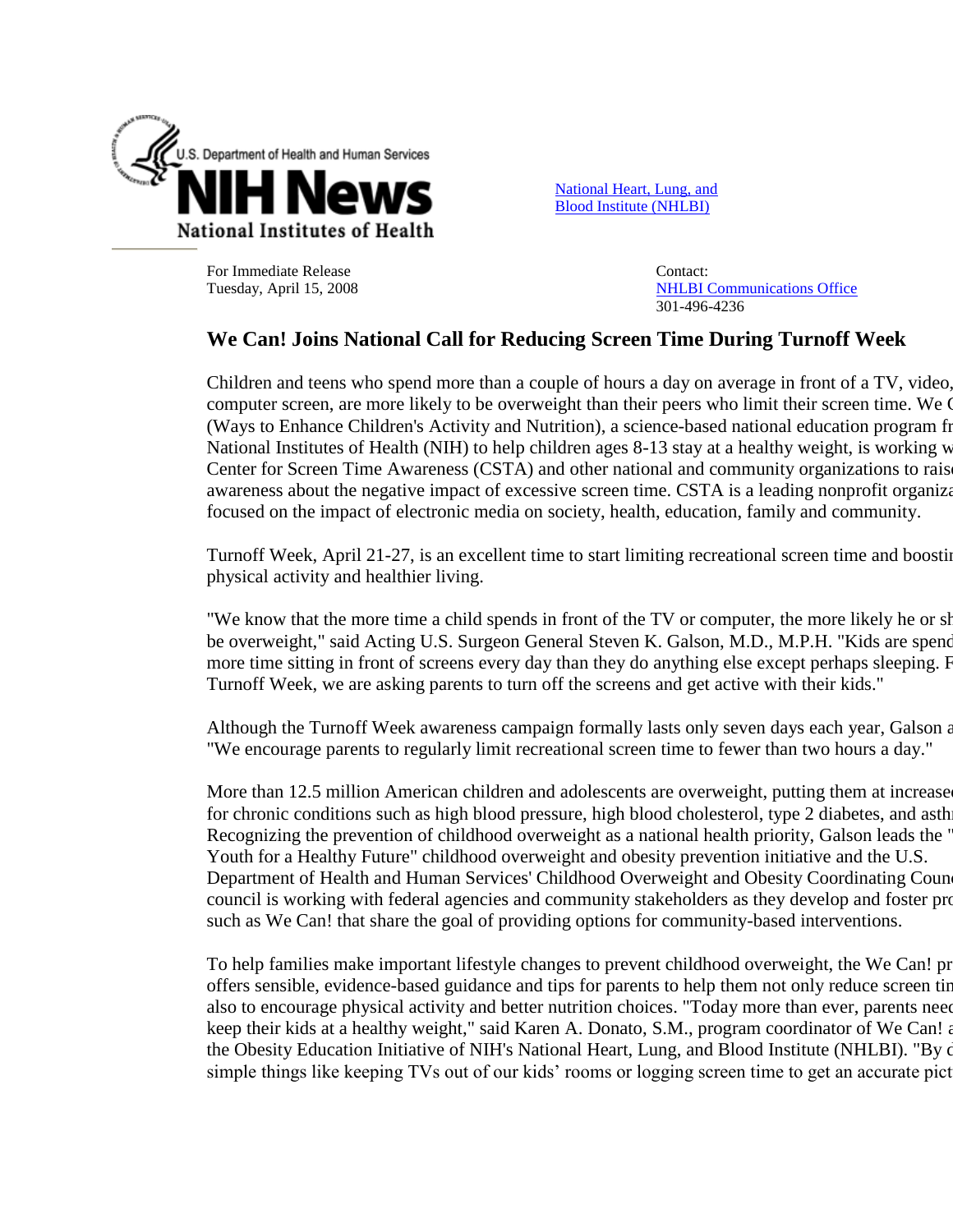daily habits, parents can begin to address this very real problem in a productive, positive way."

At the national launch of 2008 Turnoff Week, held at the University of the District of Columbia, Ro Kesten, CSTA executive director, pointed out some stark realities: "Many kids are spending more th hours every day in front of screens, when they really should be spending less than two. As parents, a large role in changing this reality, and Turnoff Week is a great opportunity to start." CSTA is the l nonprofit organization focused on the impact of electronic media on society, health, education, fami community. The organization provides information so people can make intelligent decisions leading healthier lives, functional families and vibrant communities.

Consider the facts:

- Every day, children ages eight to 18 spend more than six hours watching TV, playing video or using the computer for recreational purposes.
- The more time youth spend in front of the screen, the more likely they are to be overweight.
- Overweight is highest among children watching four or more hours a day.
- Research has shown that children who reduced their screen time showed decreases in body r index (BMI), which measures body fat related to height, and decreases in unhealthy weight gain.

## *We Can! offers the following tips for parents:*

- Agree to limit screen time to no more than 2 hours a day.
- Don't put a TV in your child's bedroom.
- Make screen time, active time by doing simple exercises during commercial breaks.
- Take a family walk after dinner instead of turning on the TV.
- Turn off the TV and play ball at the park.  $\bullet$

Parents and others can download a free screen time log to help assess the amount of time children and family members spend watching TV, playing video games, or using the computer for recreational purposes. The log sheets and other strategies to limit family screen time are part of the We Can! curriculum for parents, "We Can! Energize Our Families," which is offered by hundreds of community sites nation

In addition to ideas for parents to turn screen time into active time, We Can! offers lessons for youth adapt healthier lifestyles, including the Student Media Awareness to Reduce Television (SMART) curriculum and Media Smart Youth: Eat, Think, and Be Active! A Curriculum for Youth. Four NIH Institutes have combined their unique resources and activities to create We Can!: the National Heart and Blood Institute; the National Institute of Diabetes and Digestive and Kidney Diseases; the *Eunical Kennedy Shriver* National Institute of Child Health and Human Development; and the National Can Institute. We Can! is unique among existing youth obesity-prevention initiatives in its focus on reac parents and families as a primary group for influencing young people. The program offers flexible, t resources complete with partnership ideas and outreach opportunities to unite community organizations.

For more information, on We Can!, visit [http://wecan.nhlbi.nih.gov](http://wecan.nhlbi.nih.gov/) or call toll-free 866-35-WE CA 359-3226).

To arrange an interview with Ms. Donato, contact the NHLBI Communications Office at (301) 496-